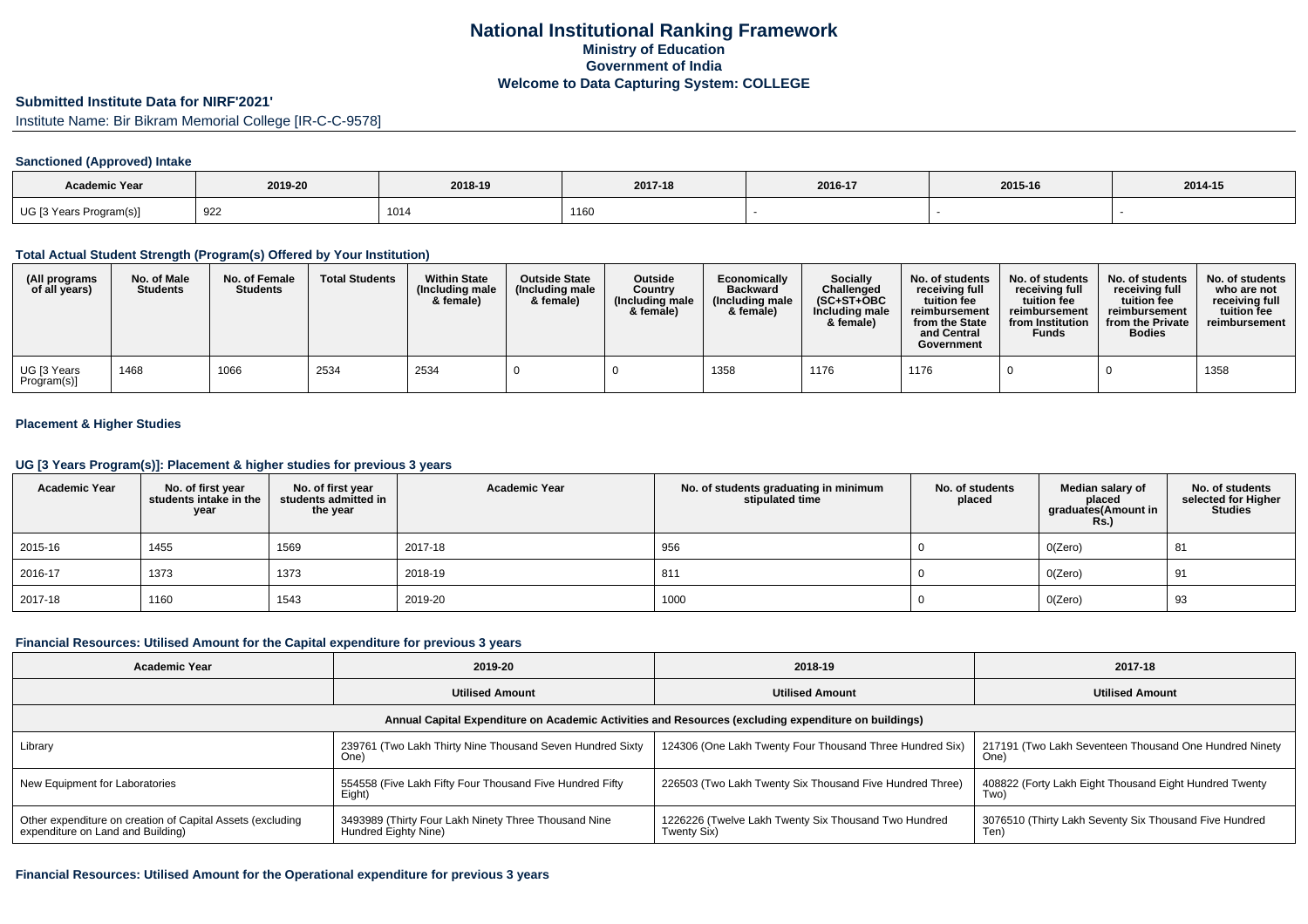| <b>Academic Year</b>                                                                                                                                                                           | 2019-20                                                                             | 2018-19                                                                                | 2017-18                                                                      |  |  |  |  |  |  |  |  |
|------------------------------------------------------------------------------------------------------------------------------------------------------------------------------------------------|-------------------------------------------------------------------------------------|----------------------------------------------------------------------------------------|------------------------------------------------------------------------------|--|--|--|--|--|--|--|--|
|                                                                                                                                                                                                | <b>Utilised Amount</b>                                                              | <b>Utilised Amount</b>                                                                 | <b>Utilised Amount</b>                                                       |  |  |  |  |  |  |  |  |
| <b>Annual Operational Expenditure</b>                                                                                                                                                          |                                                                                     |                                                                                        |                                                                              |  |  |  |  |  |  |  |  |
| Salaries (Teaching and Non Teaching staff)                                                                                                                                                     | 93358360 (Nine Crore Thirty Three Lakh Fifty Eight Thousand<br>Three Hundred Sixty) | 65325233 (Six Crore Fifty Three Lakh Twenty Five Thousand<br>Two hundred Thirty Three) | 63682901 (Six Crore Thirty Six Lakh Eighty Two Thousand<br>Nine Hundred One) |  |  |  |  |  |  |  |  |
| Maintenance of Academic Infrastructure or consumables and<br>other running expenditures(excluding maintenance of hostels<br>and allied services, rent of the building, depreciation cost, etc) | 37888 (Thirty Seven Thousand Eight Hundred Eighty Eight)                            | 674442 (Six Lakh Seventy Four Thousand Four Hundred Forty<br>Two)                      | 828442 (Eight Lakh Twenty Eight Thousand Four Hundred<br>Forty Two)          |  |  |  |  |  |  |  |  |
| Seminars/Conferences/Workshops                                                                                                                                                                 | 120000 (One Lakh Twenty Thousand)                                                   | 25000 (Twenty Five Thousand)                                                           | 360000 (Three Lakh Sixty Thousand)                                           |  |  |  |  |  |  |  |  |

# **PCS Facilities: Facilities of physically challenged students**

| 1. Do your institution buildings have Lifts/Ramps?                                                                                                        | Yes, more than 80% of the buildings |
|-----------------------------------------------------------------------------------------------------------------------------------------------------------|-------------------------------------|
| 2. Do your institution have provision for walking aids, includingwheelchairs and transportation from one building to another for<br>handicapped students? | Yes                                 |
| 3. Do your institution buildings have specially designed toilets for handicapped students?                                                                | Yes, more than 80% of the buildings |

# **Faculty Details**

| Srno           | Name                     | Age | <b>Designation</b>                                  | Gender | Qualification | Experience (In<br>Months) | <b>Is Associated</b><br><b>Last Year</b> | <b>Currently<br/>working with<br/>institution?</b> | <b>Joining Date</b> | <b>Leaving Date</b>      | <b>Association type</b> |
|----------------|--------------------------|-----|-----------------------------------------------------|--------|---------------|---------------------------|------------------------------------------|----------------------------------------------------|---------------------|--------------------------|-------------------------|
| $\mathbf{1}$   | Goutam Saha              | 58  | Dean / Principal /<br>Director / Vice<br>Chancellor | Male   | M.COM         | 392                       | Yes                                      | Yes                                                | 08-03-2019          | $\overline{\phantom{a}}$ | Regular                 |
| $\overline{2}$ | <b>Bhakti Mahanti</b>    | 57  | Associate<br>Professor                              | Female | M.A           | 391                       | Yes                                      | Yes                                                | 08-03-2019          | $\overline{\phantom{a}}$ | Regular                 |
| 3              | Anindita Begam           | 58  | Associate<br>Professor                              | Female | Ph.D          | 382                       | Yes                                      | Yes                                                | 17-03-2015          | $\sim$                   | Regular                 |
| $\overline{4}$ | Mamata<br>Bhattacherjee  | 57  | Associate<br>Professor                              | Female | M.A           | 342                       | Yes                                      | Yes                                                | 11-07-2017          | $\overline{\phantom{a}}$ | Regular                 |
| 5              | Mrinal Dasgupta          | 52  | Associate<br>Professor                              | Female | M.A           | 219                       | Yes                                      | Yes                                                | 01-09-2017          | $\overline{\phantom{a}}$ | Regular                 |
| 6              | Jiban Krishna<br>Patra   | 47  | Associate<br>Professor                              | Male   | M.A           | 218                       | Yes                                      | Yes                                                | 03-10-2013          | $\overline{\phantom{a}}$ | Regular                 |
| $\overline{7}$ | Chandra Sekhar<br>Pillai | 48  | Associate<br>Professor                              | Male   | M. Phil       | 198                       | Yes                                      | Yes                                                | 13-01-2009          | $\sim$                   | Regular                 |
| 8              | Rama Chowdhury           | 42  | Assistant<br>Professor                              | Female | Ph.D          | 180                       | Yes                                      | Yes                                                | 30-08-2011          | $\overline{\phantom{a}}$ | Regular                 |
| 9              | Abhijit<br>Bhattacherjee | 52  | Assistant<br>Professor                              | Male   | Ph.D          | 147                       | Yes                                      | Yes                                                | 25-09-2017          | $\overline{\phantom{a}}$ | Regular                 |
| 10             | Syamal Adhikari          | 53  | Assistant<br>Professor                              | Male   | Ph.D          | 147                       | Yes                                      | Yes                                                | 10-07-2012          | $\overline{\phantom{a}}$ | Regular                 |
| 11             | Jaydip<br>Bhattacherya   | 47  | Assistant<br>Professor                              | Male   | Ph.D          | 147                       | Yes                                      | Yes                                                | 26-11-2013          | $\overline{\phantom{a}}$ | Regular                 |
| 12             | Kartick Lal<br>Bhowmik   | 49  | Assistant<br>Professor                              | Male   | Ph.D          | 147                       | Yes                                      | Yes                                                | 09-07-2012          | $\overline{\phantom{a}}$ | Regular                 |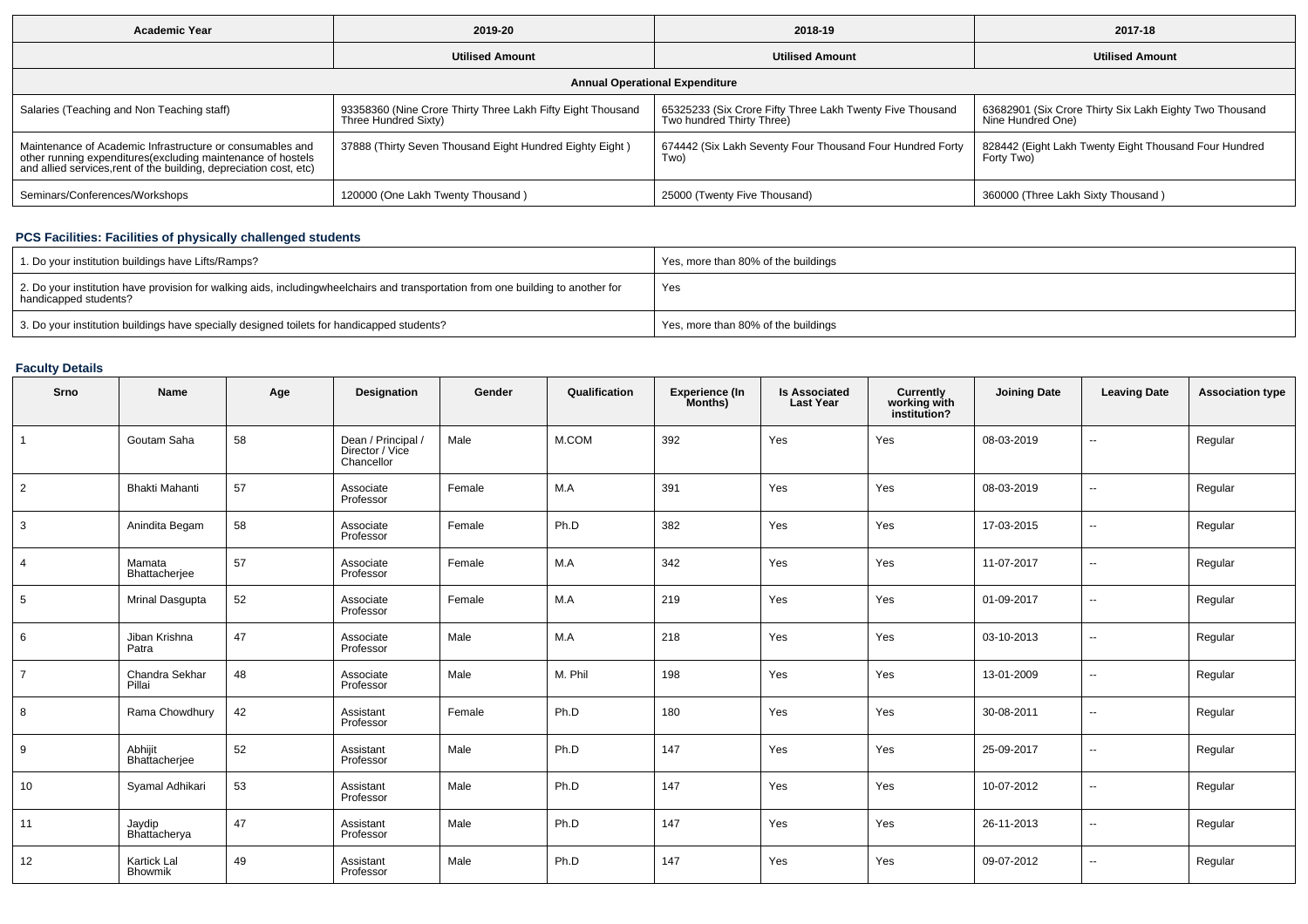| 13 | Dipankar Das               | 40 | Assistant<br>Professor | Male   | M.Sc.   | 147     | Yes | Yes | 09-07-2012 | $\sim$                   | Regular |
|----|----------------------------|----|------------------------|--------|---------|---------|-----|-----|------------|--------------------------|---------|
| 14 | Sanhita Dasgupta           | 39 | Assistant<br>Professor | Female | B.E     | 143     | Yes | Yes | 08-03-2019 | --                       | Regular |
| 15 | Banti Ganguli              | 38 | Assistant<br>Professor | Female | Ph.D    | 114     | Yes | Yes | 26-12-2017 | ш.                       | Regular |
| 16 | Snigdhatanu<br>Banerjee    | 48 | Assistant<br>Professor | Male   | Ph.D    | 114     | Yes | Yes | 13-01-2011 | ш,                       | Regular |
| 17 | Arijit Das                 | 42 | Assistant<br>Professor | Male   | Ph.D    | 114     | Yes | Yes | 13-06-2019 | ш,                       | Regular |
| 18 | Rituparna Poddar           | 37 | Assistant<br>Professor | Female | M.Sc.   | 114     | Yes | Yes | 03-07-2013 | --                       | Regular |
| 19 | Nandini Gupta              | 43 | Assistant<br>Professor | Female | Ph.D    | 114     | Yes | Yes | 14-08-2014 | ш,                       | Regular |
| 20 | Smita Debbarma             | 40 | Assistant<br>Professor | Female | Ph.D    | 92      | Yes | Yes | 12-06-2019 | --                       | Regular |
| 21 | Sujit Das                  | 46 | Assistant<br>Professor | Male   | Ph.D    | 92      | Yes | Yes | 31-05-2016 | ш,                       | Regular |
| 22 | Ajoy Kanti Das             | 32 | Assistant<br>Professor | Male   | Ph.D    | 92      | Yes | Yes | 01-12-2017 | --                       | Regular |
| 23 | Anjana Jamatia             | 40 | Assistant<br>Professor | Female | Ph.D    | 92      | Yes | Yes | 28-11-2012 | ш,                       | Regular |
| 24 | Sanjita Rani Das           | 32 | Assistant<br>Professor | Female | M.A     | 42      | Yes | Yes | 11-06-2019 | --                       | Regular |
| 25 | Biswanath<br>Debbarma      | 31 | Assistant<br>Professor | Male   | M.A     | 42      | Yes | Yes | 13-01-2017 | ш,                       | Regular |
| 26 | Dr Dulal Dey               | 47 | Associate<br>Professor | Male   | Ph.D    | 198     | No  | Yes | 29-02-2020 | --                       | Regular |
| 27 | Dr Rupak Das               | 35 | Assistant<br>Professor | Male   | Ph.D    | 114     | No  | Yes | 29-02-2020 | ш,                       | Regular |
| 28 | Sanjoy Roy                 | 60 | Associate<br>Professor | Male   | Ph.D    | 409     | Yes | No  | 10-05-2018 | 31-12-2019               | Regular |
| 29 | Tusharbindu<br>Chakraborty | 60 | Associate<br>Professor | Male   | M. Phil | 398     | Yes | No  | 25-11-1986 | 31-01-2020               | Regular |
| 30 | Pallab Kanti<br>Ghoshal    | 60 | Associate<br>Professor | Male   | Ph.D    | 398     | Yes | No  | 03-03-2014 | 29-02-2020               | Regular |
| 31 | Udainarayan<br>Adhikari    | 57 | Associate<br>Professor | Male   | Ph.D    | 371     | Yes | No  | 04-10-2004 | 29-12-2020               | Regular |
| 32 | Swapan Kumar<br>Podder     | 59 | Associate<br>Professor | Male   | Ph.D    | 360     | Yes | No  | 03-02-2004 | 31-12-2019               | Regular |
| 33 | Sandip Debnath             | 60 | Other                  | Male   | M. Phil | 117     | Yes | No  | 01-07-2010 | 30-04-2020               | Regular |
| 34 | Sunanda De                 | 47 | Other                  | Female | M.A     | 120     | Yes | Yes | 01-07-2010 | ш,                       | Regular |
| 35 | Uttam Das                  | 39 | Other                  | Male   | M.A     | 120     | Yes | Yes | 01-07-2010 | $\overline{\phantom{a}}$ | Regular |
| 36 | Dipti Datta                | 56 | Other                  | Female | M.A     | $120\,$ | Yes | Yes | 01-07-2010 | н.                       | Regular |
| 37 | Swikriti Roy<br>Barman     | 48 | Other                  | Female | M.A     | 120     | Yes | Yes | 01-07-2010 | --                       | Regular |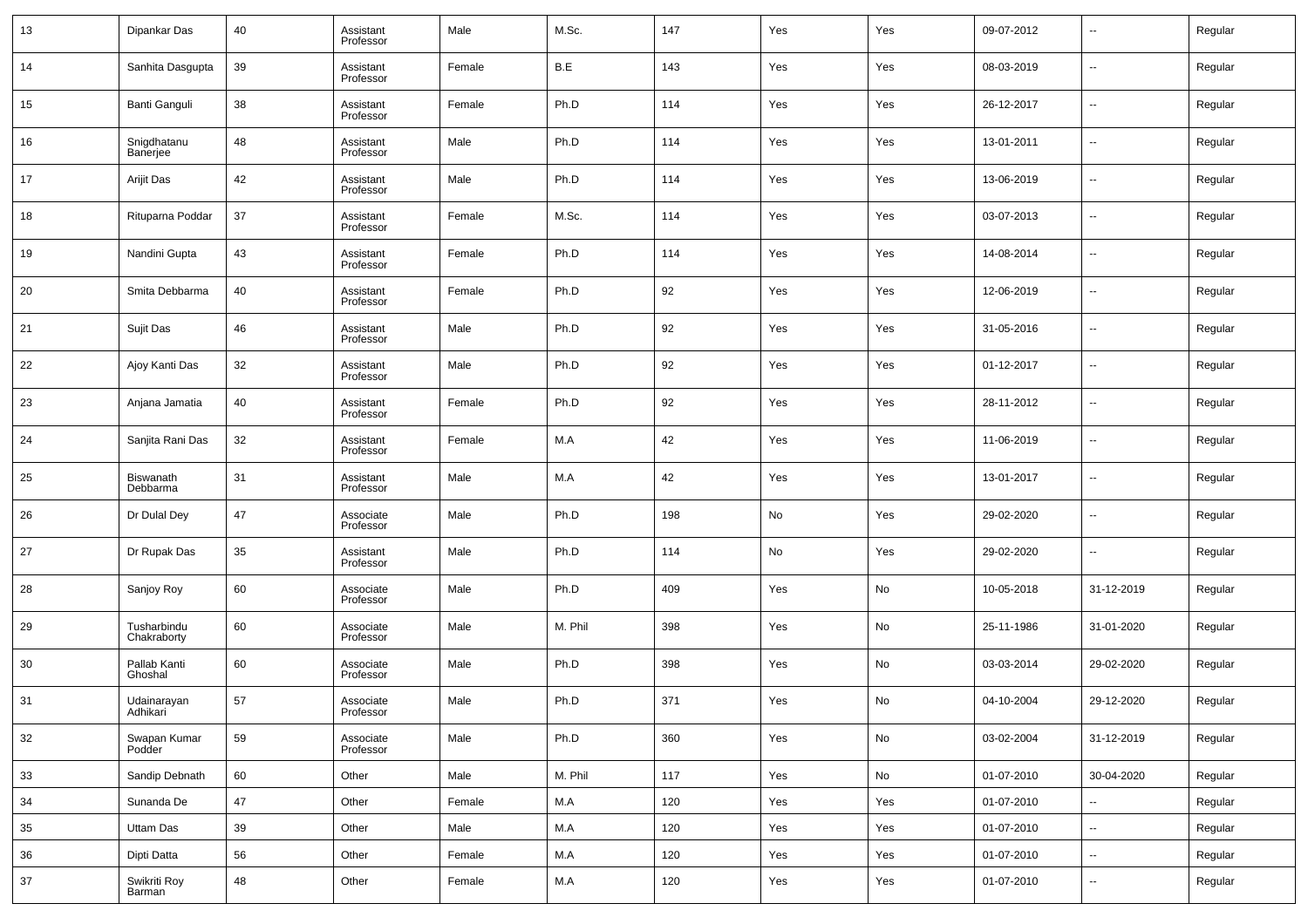| 38 | Minakshi<br>Majumder         | 54     | Other | Female | M.A           | 120  | Yes                          | Yes | 01-07-2010 | $\overline{\phantom{a}}$ | Regular  |
|----|------------------------------|--------|-------|--------|---------------|------|------------------------------|-----|------------|--------------------------|----------|
| 39 | Jhuma Majumder               | 52     | Other | Female | M.A           | 120  | Yes                          | Yes | 01-07-2010 | $\sim$                   | Regular  |
| 40 | Jhuma<br>Chakraborty         | 54     | Other | Female | M.A           | 120  | Yes                          | Yes | 01-07-2010 | $\overline{\phantom{a}}$ | Regular  |
| 41 | Lipi Saha                    | 47     | Other | Female | M.A           | 120  | Yes                          | Yes | 01-07-2010 | $\overline{\phantom{a}}$ | Regular  |
| 42 | Rita Debnath                 | 51     | Other | Female | M.Sc.         | 120  | Yes                          | Yes | 11-09-2014 | $\overline{\phantom{a}}$ | Regular  |
| 43 | Sarmistha<br>Talapatra Banik | 52     | Other | Female | M.A           | 120  | Yes                          | Yes | 01-07-2010 | $\overline{\phantom{a}}$ | Regular  |
| 44 | Tapanjyoti<br>Malakar        | 40     | Other | Male   | M.A           | 120  | Yes                          | Yes | 01-07-2010 | $\sim$                   | Regular  |
| 45 | Alpana<br>Bhattacharjee      | 54     | Other | Female | Ph.D          | 120  | Yes                          | Yes | 27-08-2018 | $\sim$                   | Regular  |
| 46 | Sumita Nath                  | 59     | Other | Female | M.A           | 120  | Yes                          | No  | 08-03-2019 | 31-12-2020               | Regular  |
| 47 | Moutoshi<br>Chakraborty      | 28     | Other | Female | M.A           | 11   | No                           | Yes | 03-08-2019 | $\overline{\phantom{a}}$ | Visiting |
| 48 | Amal Debbarma                | 33     | Other | Male   | M.A           | 11   | No                           | Yes | 03-08-2019 | $\sim$                   | Visiting |
| 49 | Himangshu Rupini             | 26     | Other | Male   | M.A           | 11   | No                           | Yes | 03-08-2019 | $\sim$                   | Visiting |
| 50 | Chandrima Ghosh              | 26     | Other | Female | <b>B.Tech</b> | 11   | No                           | Yes | 03-08-2019 | $\overline{\phantom{a}}$ | Visiting |
| 51 | Pulak Deb                    | 28     | Other | Male   | M.Sc.         | 11   | No                           | Yes | 03-08-2019 | $\sim$                   | Visiting |
| 52 | Ashis Kumar Roy              | 34     | Other | Male   | M.A           | 11   | No                           | Yes | 03-08-2019 | $\sim$                   | Visiting |
| 53 | Manisha Devi                 | 33     | Other | Female | M.COM         | 11   | No                           | Yes | 03-08-2019 | $\sim$                   | Visiting |
| 54 | Rajesh Kumar Das             | 35     | Other | Male   | M.COM         | 11   | No                           | Yes | 03-08-2019 | $\sim$                   | Visiting |
| 55 | Susanta Debnath              | 34     | Other | Male   | M.A           | 11   | No                           | Yes | 03-08-2019 | $\overline{\phantom{a}}$ | Visiting |
| 56 | Pampa Das                    | 31     | Other | Female | M.A           | 11   | No                           | Yes | 03-08-2019 | $\sim$                   | Visiting |
| 57 | Jhulaneswar<br>Baidya        | 30     | Other | Male   | M.Sc.         | 11   | No                           | Yes | 03-08-2018 | $\sim$                   | Visiting |
| 58 | Prantosh Nama                | 27     | Other | Male   | M.A           | 11   | No                           | Yes | 03-08-2019 | $\overline{\phantom{a}}$ | Visiting |
| 59 | Poumita Paul                 | 27     | Other | Female | M.A           | 11   | No                           | Yes | 03-08-2019 | $\overline{\phantom{a}}$ | Visiting |
| 60 | Rajesh Debnath               | 35     | Other | Male   | M.A           | 11   | $\mathsf{No}$                | Yes | 03-08-2019 | $\sim$                   | Visiting |
| 61 | <b>Bishal Sinha</b>          | $25\,$ | Other | Male   | ${\sf M.A}$   | $11$ | No                           | Yes | 03-08-2019 |                          | Visiting |
| 62 | Sushanta<br>Bhowmik          | 27     | Other | Male   | M.A           | 11   | No                           | Yes | 03-08-2019 | $\sim$                   | Visiting |
| 63 | Paritosh<br>Debbarma         | 25     | Other | Male   | M.A           | 11   | No                           | Yes | 03-08-2019 | $\overline{\phantom{a}}$ | Visiting |
| 64 | Sutapa Paul                  | 41     | Other | Female | Ph.D          | 11   | $\operatorname{\mathsf{No}}$ | Yes | 03-08-2019 | $\overline{\phantom{a}}$ | Visiting |
| 65 | Anusree Acharjee             | 29     | Other | Female | M.Sc.         | 11   | No                           | Yes | 03-08-2019 | $\overline{\phantom{a}}$ | Visiting |
| 66 | Arupa Chakraborty            | 33     | Other | Female | Ph.D          | 11   | $\operatorname{\mathsf{No}}$ | Yes | 03-08-2019 | $\overline{\phantom{a}}$ | Visiting |
| 67 | Mousumi Paul                 | 34     | Other | Female | Ph.D          | 11   | No                           | Yes | 03-08-2019 | $\overline{\phantom{a}}$ | Visiting |